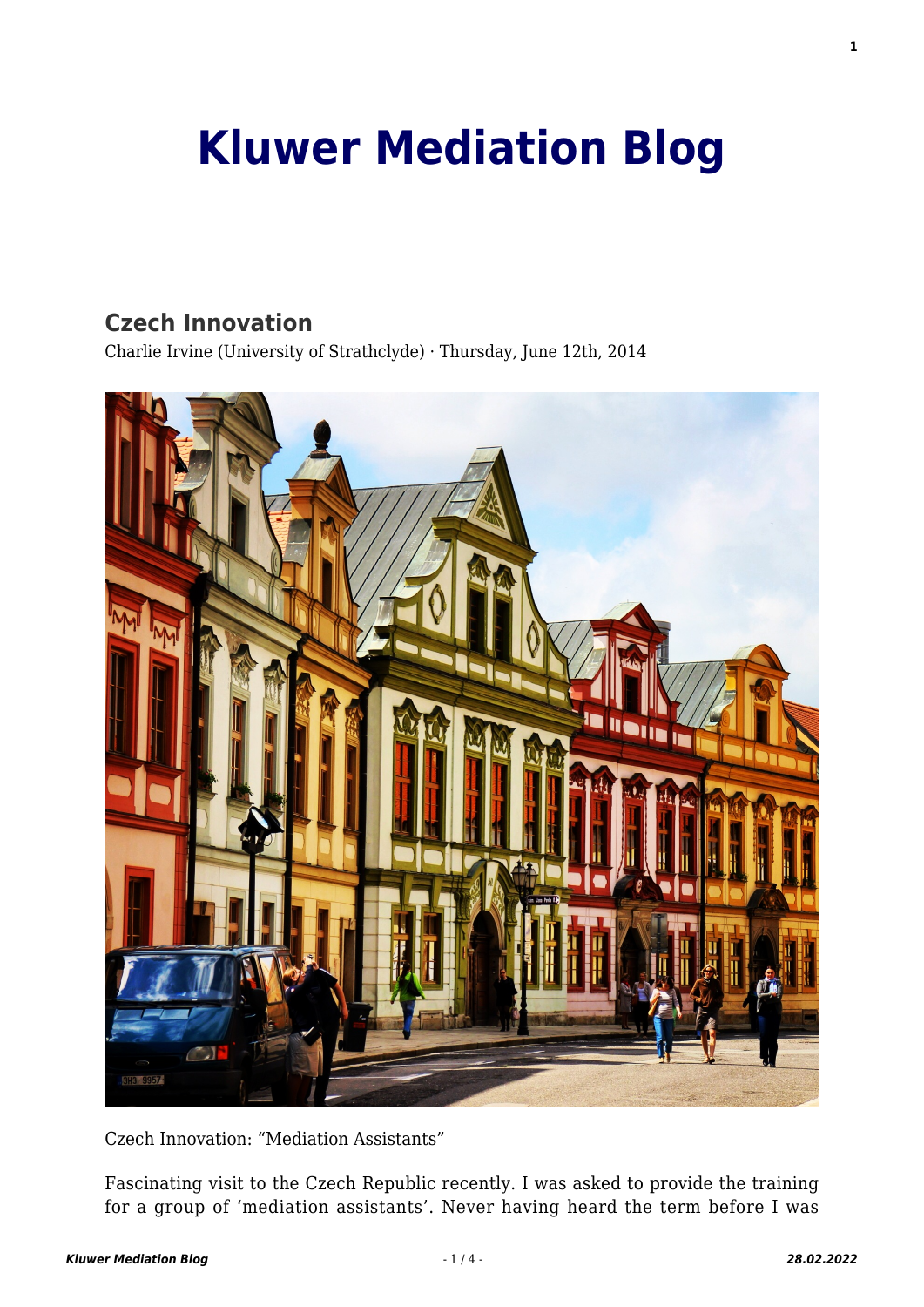intrigued. I flew to Prague (stag-night capital of Europe) and after a reasonably terrifying drive through a rainstorm arrived in in Hradec Králové, the country's 8th largest city. Away from Prague's metropolitan tourism the area is largely agricultural with a fair amount of unemployment. Against this backdrop my hosts had made their bold proposal to the EU to provide employment opportunities by training people as 'mediation assistants'.

So who is a mediation assistant? Essentially someone who provides all the administration required by mediators. The roles include dealing with clients on the telephone, organizing venues and appointments and dealing with accounts and payments. This allows mediators to play to their strengths, conducting the mediation meetings themselves without the tiresome (to me) work of administration.

In a sense there is nothing terribly radical in this. Professions have always had administrators and secretaries to improve their efficiency and allow the highly specialized individual to focus on what they do best. What this development suggests, however, is that mediation in Europe is inching towards becoming a profession in its own right rather than an addendum to a successful career in something else. As my hosts explained, the trigger for this particular project was the passage by the Czech Republic of a law (Act No. 202/2012 Coll) giving effect to the EU Directive (2008/52/EC) on Cross Border Mediation. Among other things the law supports mediation in civil matters by introducing the notion of a "registered mediator" on a list maintained by the Ministry of Justice.

I take my hat of to my delightful hosts (Marie, Lenka and Eva) for recognizing that infrastructure and personnel are just as important in the development of a profession as qualifications and laws. We need both, but from the consumer's point of view the existence of the assistants must signal a sense of solidity: that mediators are sufficiently committed to what they do to employ someone to ensure it runs smoothly.

As the training progressed I really warmed to the assistants. For many of them mediation was an enticing new idea and they were as excited as any newbie mediator. As we worked through the mediation intake process I was reminded of Elizabeth Stokoe's research (finding that the first few seconds of a telephone call to a mediation service are critical in a person's decision to proceed – [Language in Conflict\)](http://www.languageinconflict.org/90-frontpage/169-from-talk-to-text-using-the-conversation-analytic-role-play-method-to-engage-potential-mediation-clients-in-spoken-and-written-communication.html) Mediation assistants also need to be congruent with mediation's values: empathy, curiosity, optimism and unconditional positive regard for example. And they need to understand how mediation works. Not for the first time I was struck by the artificial line that we sometimes draw between mediating and not mediating. Mediation assistants certainly need to behave in a mediatory fashion – is that mediating? When they listen carefully and thoughtfully while a distressed or angry client tells their story – is that mediating? If they organize things elegantly and succinctly so that everything runs like clockwork – is that mediating?

Over twenty odd years of mediating I have noticed the deceptive significance of administration. If something goes wrong in that department, all the active listening, empathic questioning and mediation skills in the world may still not be sufficient to repair the damage. I recall my first private family mediation clients. I had met the man in one venue while the joint mediation session was organized for another. Somehow

**2**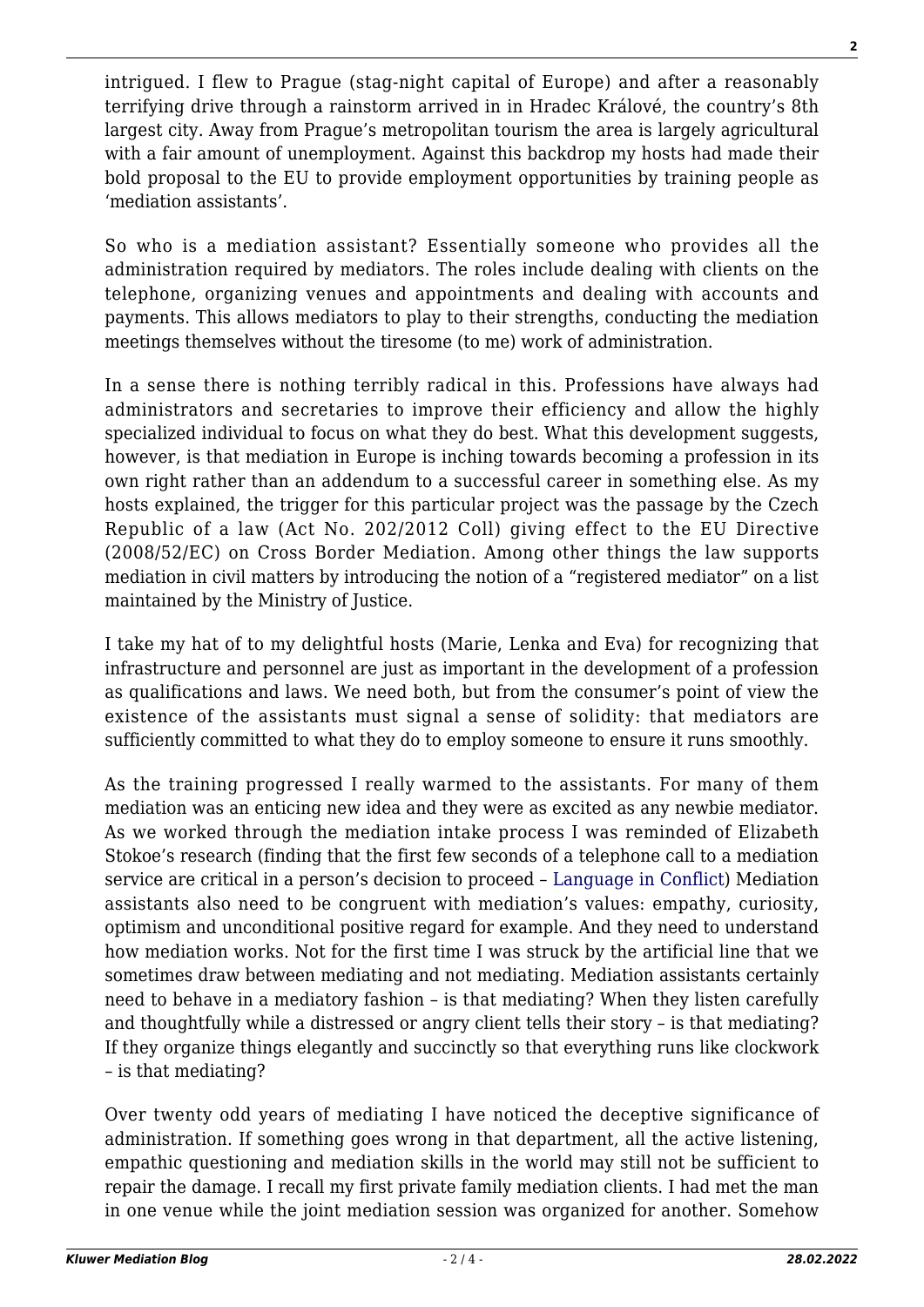wires got crossed. Early one winter morning his ex-wife and I were waiting for him to arrive when I got a phone-call: "Charlie, where are you? It's f…ing freezing." I felt we never fully recovered from that inauspicious beginning.

So, it looks as if there is an opening for a mediation assistant here in Scotland. I wish the cheerful Czechs all the best with their experiment. I suspect it is an idea whose time has come.

*To make sure you do not miss out on regular updates from the Kluwer Mediation Blog, please subscribe [here.](http://mediationblog.kluwerarbitration.com/newsletter/)*

**Kluwer Arbitration Practice Plus** now offers an enhanced Arbitrator Tool with 4,100+ data-driven Arbitrator Profiles and a new Relationship Indicator exploring relationships of 12,500+ arbitration practitioners and experts.

[Learn how](https://www.wolterskluwer.com/en/solutions/kluwerarbitration/practiceplus?utm_source=mediationblog&utm_medium=articleCTA&utm_campaign=article-banner) **[Kluwer Arbitration Practice Plus](https://www.wolterskluwer.com/en/solutions/kluwerarbitration/practiceplus?utm_source=mediationblog&utm_medium=articleCTA&utm_campaign=article-banner)** [can support you.](https://www.wolterskluwer.com/en/solutions/kluwerarbitration/practiceplus?utm_source=mediationblog&utm_medium=articleCTA&utm_campaign=article-banner)



This entry was posted on Thursday, June 12th, 2014 at 11:40 pm and is filed under [Business,](http://mediationblog.kluwerarbitration.com/category/business/) [Developing the Field,](http://mediationblog.kluwerarbitration.com/category/developing-the-field/) [Efficiency,](http://mediationblog.kluwerarbitration.com/category/efficiency/) [Future of mediation,](http://mediationblog.kluwerarbitration.com/category/future-of-mediation/) [Growth of the Field](http://mediationblog.kluwerarbitration.com/category/growth-of-the-field-challenges-new-sectors-etc/) [\(Challenges, New Sectors, etc.\),](http://mediationblog.kluwerarbitration.com/category/growth-of-the-field-challenges-new-sectors-etc/) [mediation as a career](http://mediationblog.kluwerarbitration.com/category/mediation-as-a-career/), [Mediation Institutions and Rules,](http://mediationblog.kluwerarbitration.com/category/mediation-institutions-and-rules/) [Mediation Reforms \(Legislation, etc.\),](http://mediationblog.kluwerarbitration.com/category/mediation-reforms-legislation-etc/) [National Mediation Laws](http://mediationblog.kluwerarbitration.com/category/national-mediation-laws/), [Public Policy,](http://mediationblog.kluwerarbitration.com/category/public-policy/) [Uncategorized](http://mediationblog.kluwerarbitration.com/category/uncategorized/)

You can follow any responses to this entry through the [Comments \(RSS\)](http://mediationblog.kluwerarbitration.com/comments/feed/) feed. You can skip to the end and leave a response. Pinging is currently not allowed.